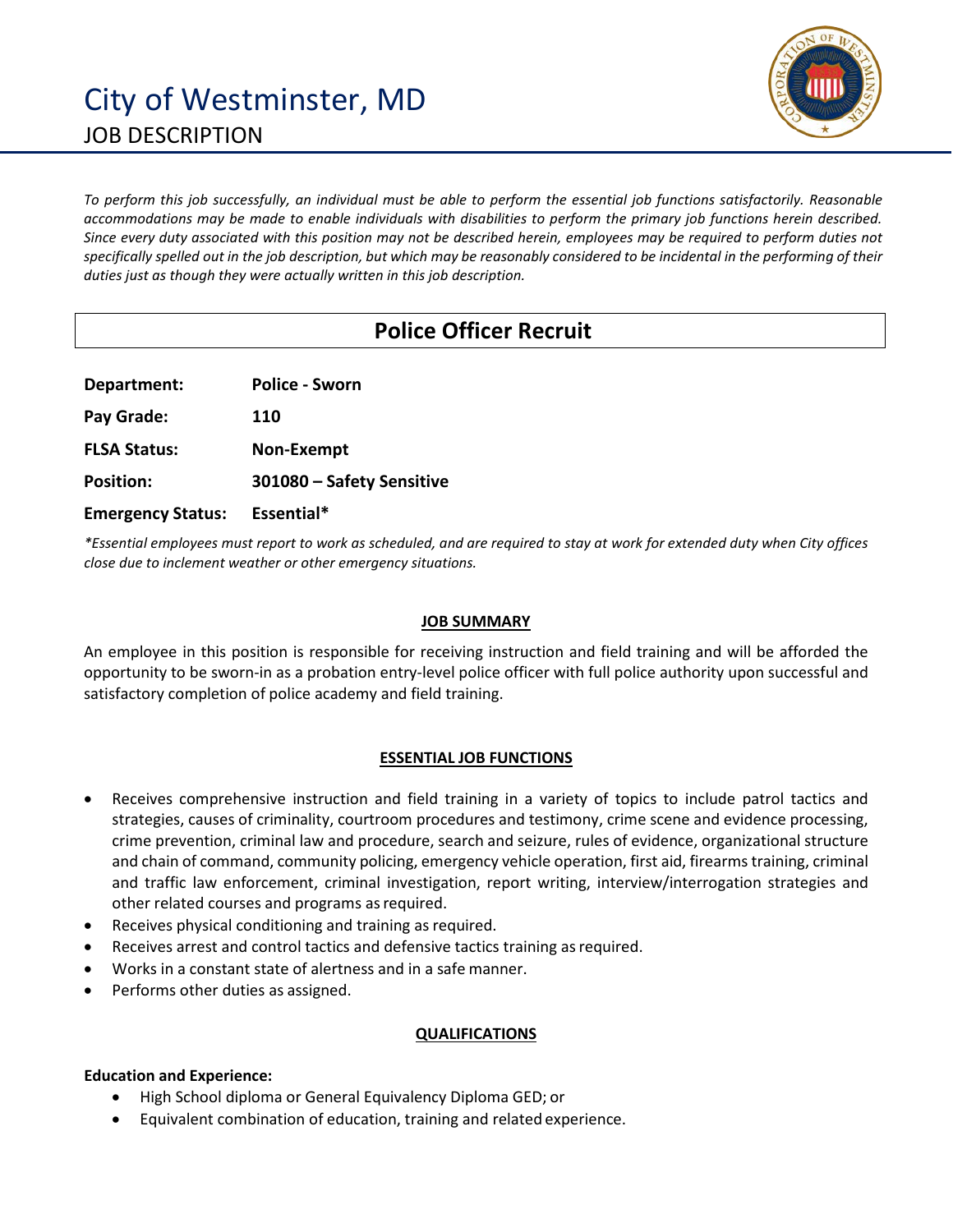#### **Licenses or Certifications:**

• Possession of or ability to obtain a valid driver's license (prior to employment);

### **Knowledge, Skills and Abilities:**

- Ability to successfully complete a pre-employment background investigation, truth verification, psychological evaluation, medical examination and drug screening (prior to employment).
- Ability to successfully complete a Maryland Police Standards and Training Commission approved police academy and required field training within the first year of service.
- Knowledge of traffic laws and rules governing the parking of motor vehicles and other laws, regulations, ordinances, policies, and procedures pertinent to the assigned police work.
- Knowledge of Federal, State, County, City, and departmental rules, laws, regulations, ordinances, policies, and procedures pertinent to police work.
- Skill and ability to safely and effectively use prescribed weapons.
- Ability to act as a representative of the City to the public.
- Ability to establish and maintain effective working relationships and successfully communicate with other staff members and members of the public, especially during high pressure, high stresssituations.
- Ability to read, write, perform basic math skills, operate standard office equipment, and understand and interpret written and verbal instructions.
- Ability to establish priorities and organize workload effectively and efficiently.
- Ability to maintain a pleasant and productive working atmosphere.
- Ability to respond properly in emergency situations and to complete assignments under pressure.
- Ability to prepare accurate and timely reports.
- Knowledge of the City's policies and procedures.
- Ability to keep relevant parties informed of major issues and recommend changes as appropriate.
- Ability to operate standard police equipment, including police radio and relevant computer systems, including hardware, software, and office machines.

### **PHYSICAL AND MENTAL DEMANDS**

The work is typically medium work which requires exerting up to 50 pounds of force occasionally, and/or up to 30 pounds of force frequently, and/or up to 10 pounds of force constantly to move objects. Hazardous or emergency circumstances may require greater effort. Additionally, the following physical abilities are required: balancing, climbing, drawing, crouching, feeling, fingering, grasping, handling, hearing, jumping, kneeling, lifting, pulling, pushing, reaching, repetitive motion, running, speaking, standing, stooping, talking, visual acuity and walking.

The following mental abilities are required: mental acuity (defined as the ability to make rational decisions through sound logic and deductive reasoning).

Must be able to work shift assignments covering a 24-hour per day period which may be changed without notice to address operational needs.

#### **WORK ENVIRONMENT**

The work involves potential risks or hazards which require special safety and officer safety precautions, e.g. aggressive human behavior, exposure to and use of firearms and physical force, high speed vehicle operation,